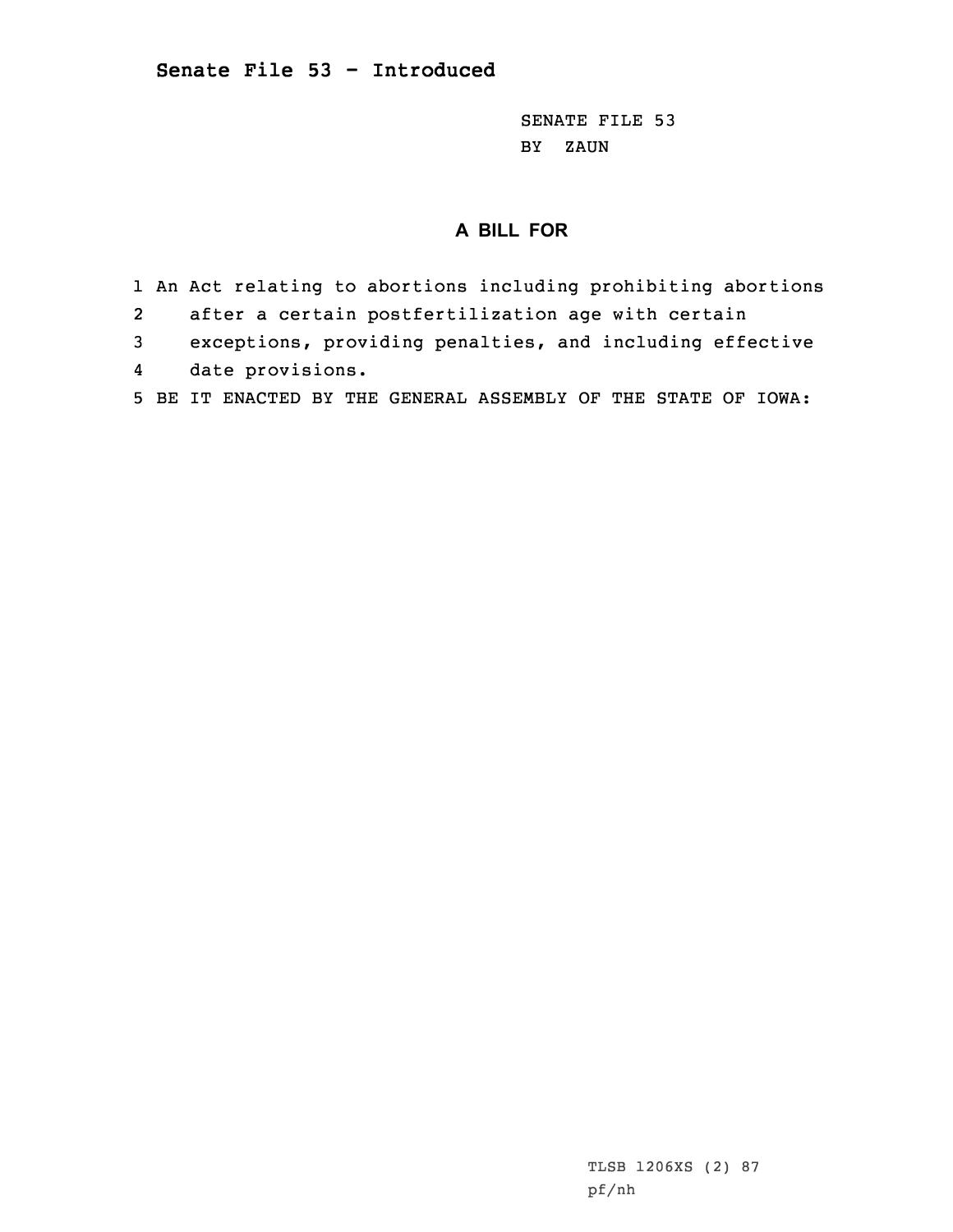1 Section 1. FINDINGS. The general assembly finds all of the 2 following:

 1. Abortion can cause serious short-term and long-term physical and psychological complications for women including but not limited to uterine perforation, uterine scarring, cervical perforation or other injury, infection, bleeding, hemorrhage, blood clots, failure to actually terminate the pregnancy, incomplete abortion or retained tissue, pelvic inflammatory disease, endometritis, missed ectopic pregnancy, cardiac arrest, respiratory arrest, renal failure, metabolic disorder, shock, embolism, coma, placenta previa in subsequent pregnancies, preterm delivery in subsequent pregnancies, free fluid in the abdomen, organ damage, adverse reactions to anesthesia and other drugs, psychological or emotional complications such as depression, anxiety, sleeping disorders, and death.

 2. Abortion has <sup>a</sup> higher medical risk when the procedure is performed later in the pregnancy. Compared to an abortion at eight weeks' gestation or earlier, the relative risk increases exponentially at higher gestations. The incidence of major complications is highest after twenty weeks of gestation. 22 3. The state has <sup>a</sup> legitimate concern for the public's health and safety.

24 4. The state has <sup>a</sup> legitimate interest from the outset 25 of pregnancy in protecting the health of the woman. More 26 specifically, the state has <sup>a</sup> legitimate concern with the 27 health of women who undergo abortions.

28 5. There is substantial evidence that by at least twenty 29 weeks after fertilization, an unborn child has the physical 30 structures necessary to experience pain.

 6. There is substantial evidence that by twenty weeks after fertilization, an unborn child seeks to evade certain stimuli in <sup>a</sup> manner which, in an infant or an adult, would be interpreted as <sup>a</sup> response to pain.

35 7. Anesthesia is routinely administered to an unborn child

-1-

LSB 1206XS (2) 87 pf/nh 1/11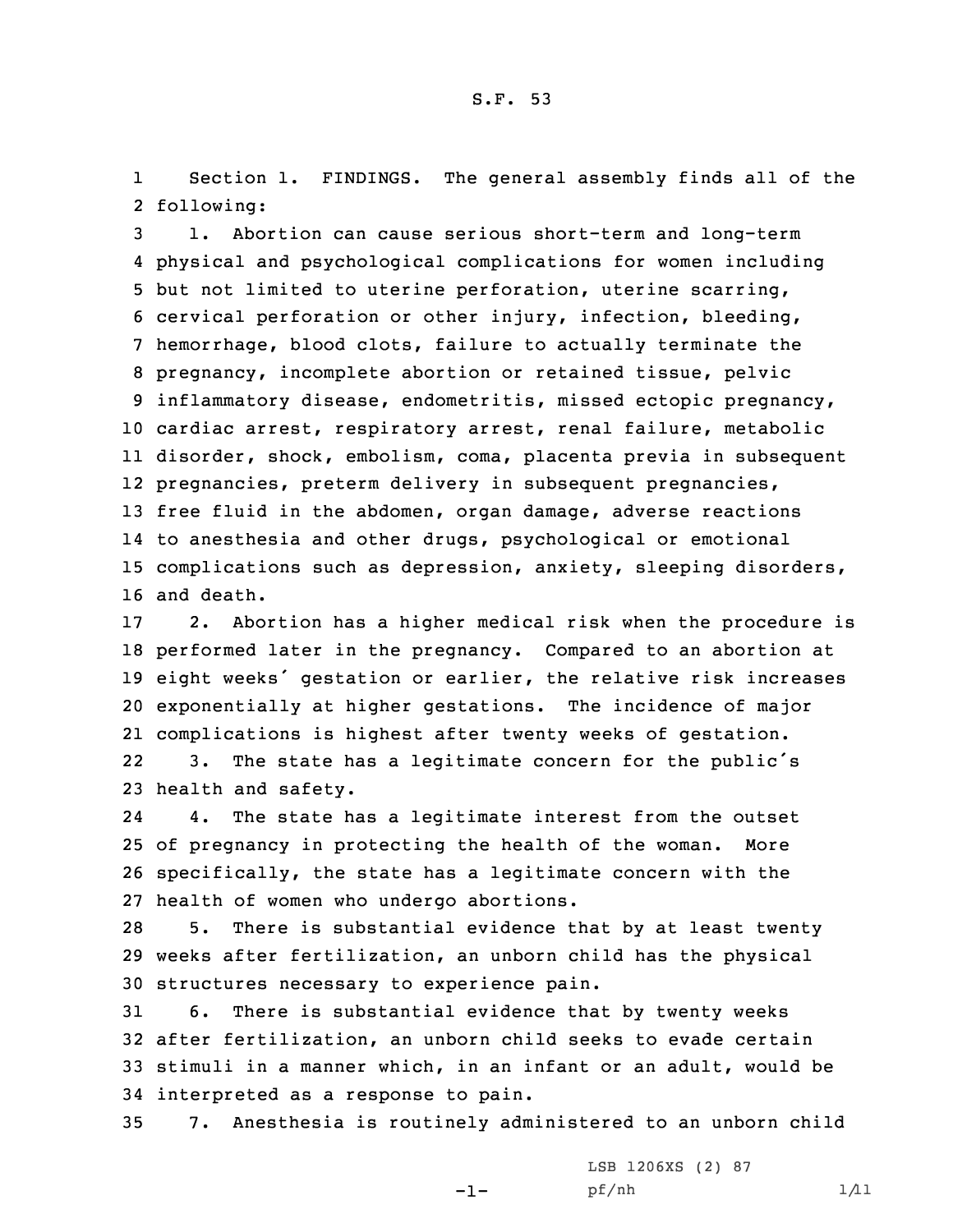1 twenty weeks or more after fertilization when the unborn child 2 undergoes prenatal surgery.

 8. Even before twenty weeks after fertilization, the unborn child has been observed to exhibit hormonal stress responses to painful stimuli, and <sup>a</sup> reduction in such response results when pain medication is administered directly to the unborn child.

 9. It is the purpose of the state of Iowa to assert <sup>a</sup> compelling state interest in protecting the unborn child from the stage at which substantial medical evidence indicates the unborn child is capable of feeling pain.

11Sec. 2. NEW SECTION. **146B.1 Definitions.**

12 As used in this chapter, unless the context otherwise 13 requires:

14 1. *"Abortion"* means abortion as defined in section 146.1. 2. *"Attempt to perform or induce an abortion"* means an act, or an omission of <sup>a</sup> statutorily required act, that, under the circumstances as the actor believes them to be, constitutes <sup>a</sup> substantial step in <sup>a</sup> course of conduct planned to culminate in the performance or inducing of an abortion.

<sup>20</sup> 3. *"Department"* means the department of public health. 21 4. *"Fertilization"* means the fusion of <sup>a</sup> human spermatozoon 22 with <sup>a</sup> human ovum.

 5. *"Human pregnancy"* means an individual organism of the species homo sapiens from fertilization until live birth. 6. *"Medical emergency"* means <sup>a</sup> condition which, in reasonable medical judgment, so complicates the medical condition of <sup>a</sup> pregnant woman as to necessitate the immediate abortion of the human pregnancy to avert the woman's death or for which <sup>a</sup> delay will create <sup>a</sup> serious risk of substantial and irreversible physical impairment of <sup>a</sup> major bodily function. *"Medical emergency"* does not include <sup>a</sup> condition which is based on <sup>a</sup> claim or diagnosis that the pregnant woman will engage in conduct which would result in the pregnant woman's death or in substantial and irreversible physical impairment of <sup>a</sup> major bodily function.

 $-2-$ 

LSB 1206XS (2) 87 pf/nh 2/11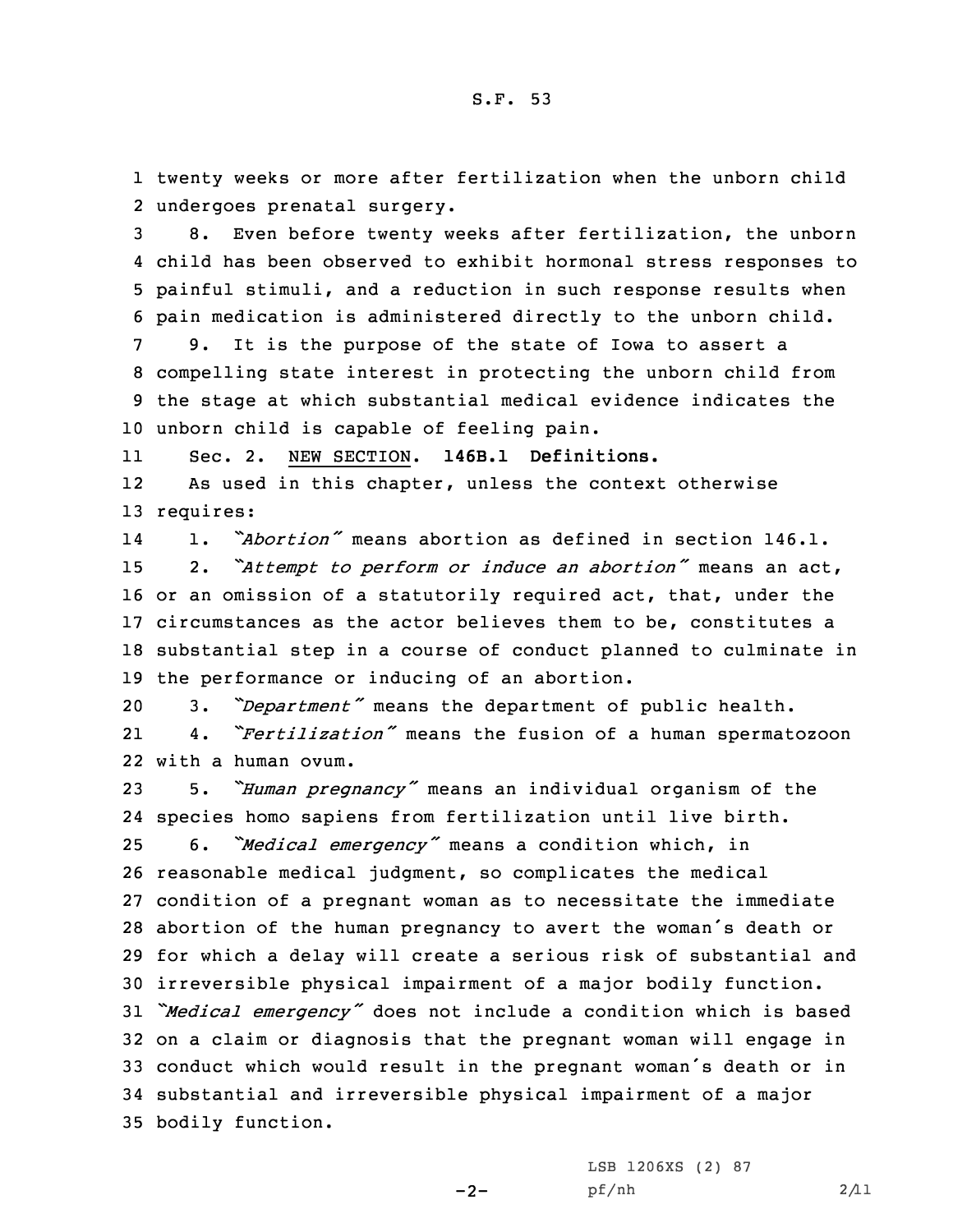1 7. *"Medical facility"* means any public or private hospital, clinic, center, medical school, medical training institution, health care facility, physician's office, infirmary, dispensary, ambulatory surgical center, or other institution or location where medical care is provided to any person.

 8. *"Physician"* means <sup>a</sup> person licensed under chapter 148. 9. *"Postfertilization age"* means the age of the human pregnancy as calculated from the fertilization of the human 9 ovum.

 10. *"Probable postfertilization age"* means what, in reasonable medical judgment, will with reasonable probability be the postfertilization age of the human pregnancy at the time the abortion is to be performed.

14 11. *"Reasonable medical judgment"* means <sup>a</sup> medical judgment 15 made by <sup>a</sup> reasonably prudent physician who is knowledgeable 16 about the case and the treatment possibilities with respect to 17 the medical conditions involved.

<sup>18</sup> 12. *"Unborn child"* means <sup>a</sup> human pregnancy in the 19 postembryonic stage.

 Sec. 3. NEW SECTION. **146B.2 Determination of postfertilization age —— abortion prohibited twenty or more weeks postfertilization —— exceptions —— reporting requirements —— penalties.**

24 1. Except in the case of <sup>a</sup> medical emergency, an abortion shall not be performed or induced or be attempted to be performed or induced unless the physician performing or inducing the abortion has first made <sup>a</sup> determination of the probable postfertilization age of the human pregnancy or relied upon such <sup>a</sup> determination made by another physician. In making such <sup>a</sup> determination, <sup>a</sup> physician shall make such inquiries of the pregnant woman and perform or cause to be performed such medical examinations and tests the physician considers necessary in making <sup>a</sup> reasonable medical judgment to accurately determine the postfertilization age of the human pregnancy. 2. *a.* <sup>A</sup> physician shall not perform or induce or attempt

 $-3-$ 

LSB 1206XS (2) 87 pf/nh 3/11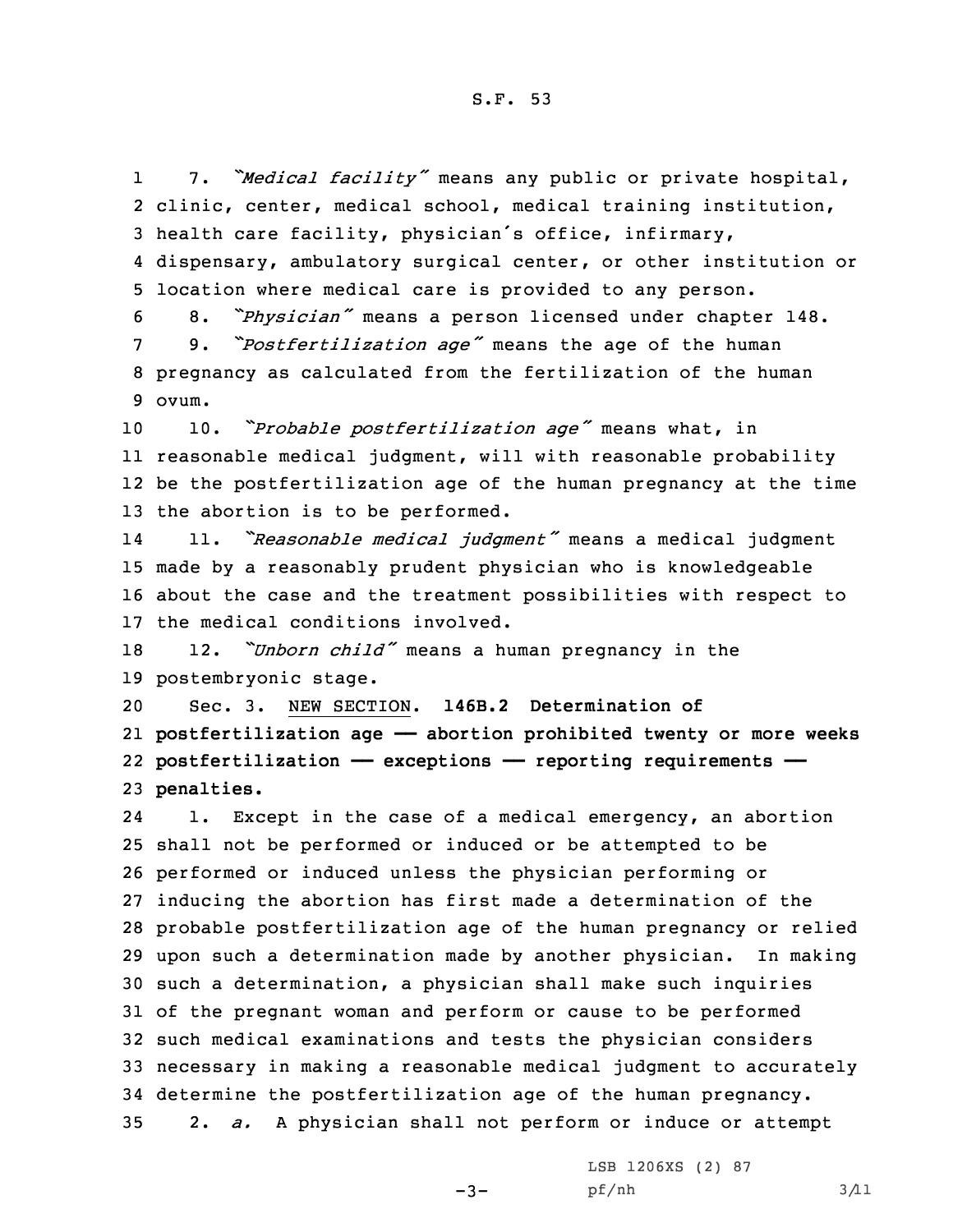to perform or induce an abortion upon <sup>a</sup> pregnant woman when it has been determined, by the physician performing or inducing the abortion or by another physician upon whose determination that physician relies, that the probable postfertilization age of the human pregnancy is twenty or more weeks unless, in the physician's reasonable medical judgment, any of the following 7 applies:

8 (1) The pregnant woman has <sup>a</sup> condition which the physician 9 deems <sup>a</sup> medical emergency.

10 (2) It is necessary to preserve the life of the unborn 11 child.

12 *b.* If an abortion is performed or induced under this subsection, the physician shall terminate the human pregnancy in the manner which, in the physician's reasonable medical judgment, provides the best opportunity for the unborn child to survive, unless, in the physician's reasonable medical judgment, termination of the human pregnancy in that manner would pose <sup>a</sup> greater risk than any other available method of the death of the pregnant woman or of the substantial and irreversible physical impairment of <sup>a</sup> major bodily function. <sup>A</sup> greater risk shall not be deemed to exist if it is based on <sup>a</sup> claim or diagnosis that the pregnant woman will engage in conduct which would result in the pregnant woman's death or in substantial and irreversible physical impairment of <sup>a</sup> major bodily function.

 3. <sup>A</sup> physician who performs or induces or attempts to perform or induce an abortion shall report to the department, on <sup>a</sup> schedule and in accordance with forms and rules adopted by the department, all of the following:

 *a.* If <sup>a</sup> determination of probable postfertilization age of the human pregnancy was made, the probable postfertilization age determined and the method and basis of the determination. *b.* If <sup>a</sup> determination of probable postfertilization age of the human pregnancy was not made, the basis of the determination that <sup>a</sup> medical emergency existed.

 $-4-$ 

LSB 1206XS (2) 87  $pf/nh$  4/11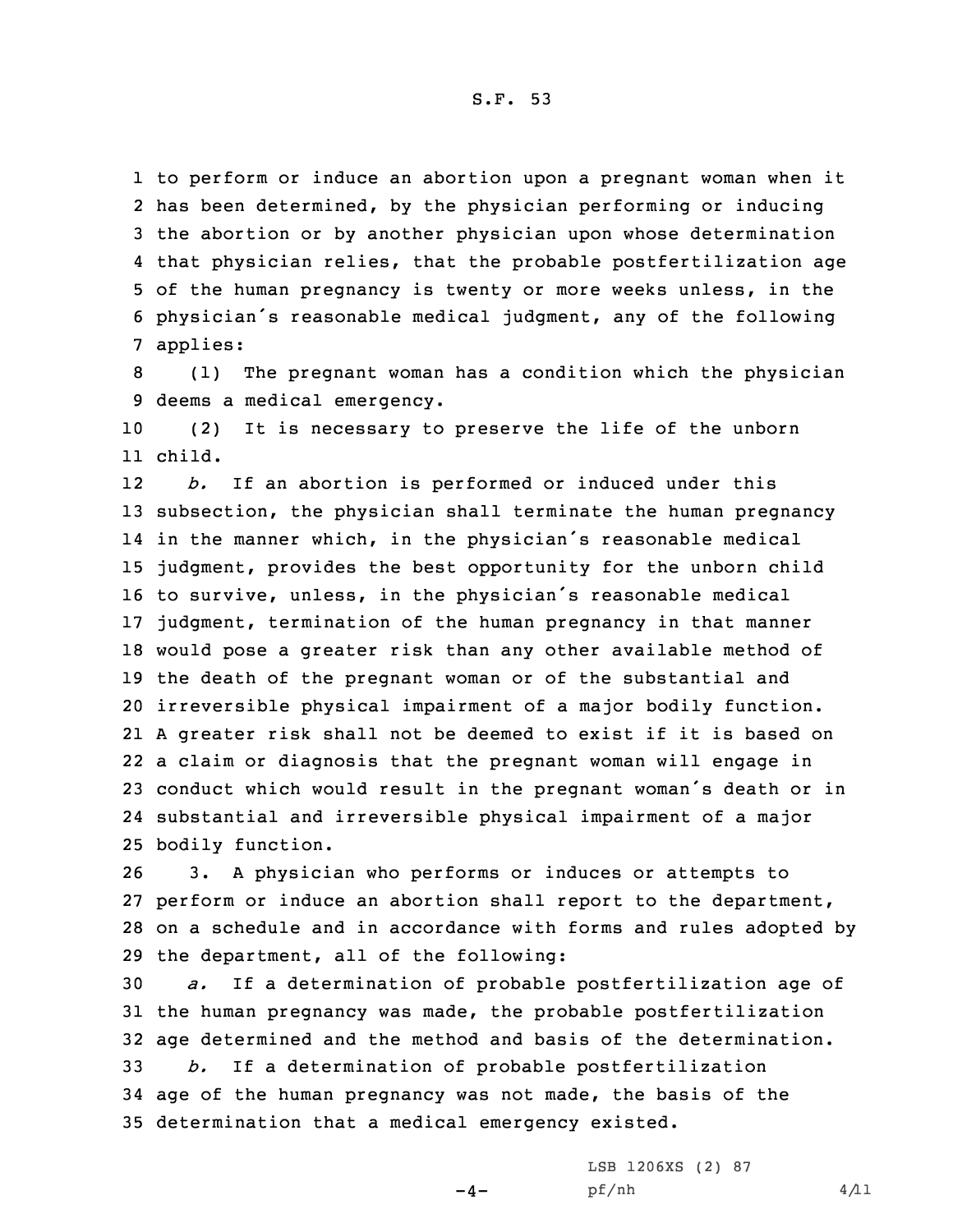1 *c.* If the probable postfertilization age of the human 2 pregnancy was determined to be twenty or more weeks, the basis 3 of the determination of <sup>a</sup> medical emergency.

4 *d.* The method used for the abortion and, in the case of an abortion performed when the probable postfertilization age was determined to be twenty or more weeks, whether the method of abortion used was one that, in the physician's reasonable medical judgment, provided the best opportunity for the unborn child to survive or, if such <sup>a</sup> method was not used, the basis of the determination that termination of the human pregnancy in that manner would pose <sup>a</sup> greater risk than would any other available method of the death of the pregnant woman or of the substantial and irreversible physical impairment of <sup>a</sup> major bodily function.

 4. *a.* By June 30, annually, the department shall issue <sup>a</sup> public report providing statistics for the previous calendar year, compiled from the reports for that year submitted in accordance with subsection 3. Each report shall also provide the statistics for all previous calendar years, adjusted to reflect any additional information from late or corrected reports. The department shall ensure that none of the information included in the public reports could reasonably lead to the identification of any woman upon whom an abortion was performed.

 *b.* (1) <sup>A</sup> physician who fails to submit <sup>a</sup> report by the end of thirty days following the due date shall be subject to <sup>a</sup> late fee of five hundred dollars for each additional thirty-day period or portion of <sup>a</sup> thirty-day period the report is overdue. (2) <sup>A</sup> physician required to report in accordance with

 subsection 3 who has not submitted <sup>a</sup> report or who has submitted only an incomplete report more than one year following the due date, may, in an action brought in the manner in which actions are brought to enforce chapter 148, be directed by <sup>a</sup> court of competent jurisdiction to submit <sup>a</sup> complete report within <sup>a</sup> time period stated by court order or

 $-5-$ 

LSB 1206XS (2) 87  $pf/nh$  5/11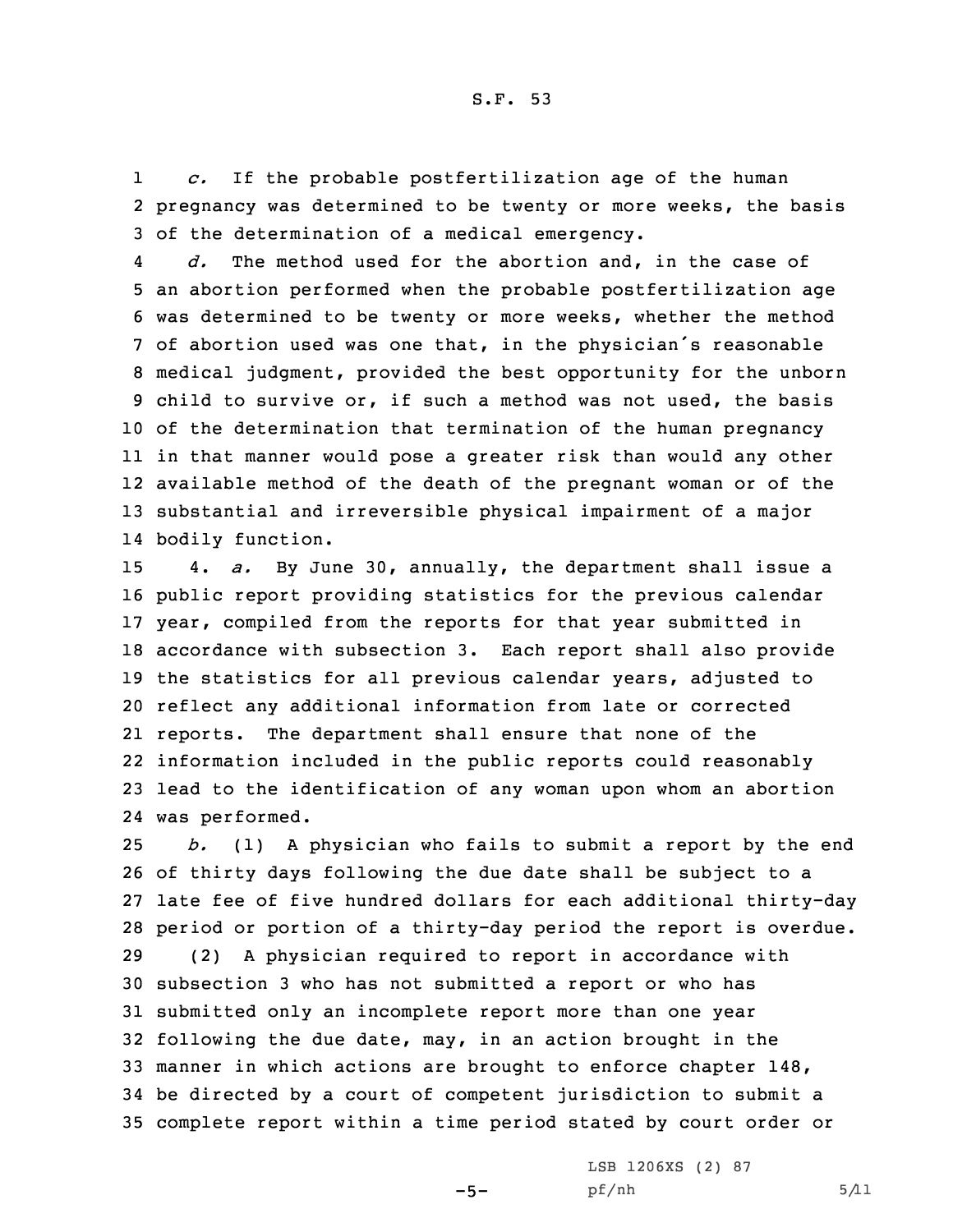1 be subject to contempt of court.

2 (3) <sup>A</sup> physician who intentionally or recklessly falsifies 3 <sup>a</sup> report required under this section is subject to <sup>a</sup> civil 4 penalty of one hundred dollars.

5 5. The department shall adopt rules to implement this 6 section.

7 Sec. 4. NEW SECTION. **146B.3 Civil and criminal actions** 8 **—— penalties.**

 1. Failure of <sup>a</sup> physician to comply with any provision of section 146B.2, with the exception of the late filing of <sup>a</sup> report or failure to submit <sup>a</sup> complete report in compliance with <sup>a</sup> court order, is grounds for license discipline under chapter 148.

14 2. <sup>A</sup> physician who intentionally or recklessly performs or 15 attempts to perform an abortion in violation of this chapter is <sup>16</sup> guilty of <sup>a</sup> class "C" felony.

17 3. <sup>A</sup> medical facility licensed in this state in which 18 abortions are performed or induced in violation of this chapter 19 is subject to immediate revocation of licensure.

 4. <sup>A</sup> medical facility licensed in this state in which abortions are performed or induced in violation of this chapter is ineligible to receive state funding and is subject to repayment of any state funds received from the state during the time after which an abortion in violation of this chapter was performed or induced.

 5. <sup>A</sup> woman upon whom an abortion has been performed in violation of this chapter or the biological father may maintain an action against the physician who performed the abortion in intentional or reckless violation of this chapter for actual 30 damages.

 6. <sup>A</sup> woman upon whom an abortion has been attempted in violation of this chapter may maintain an action against the physician who attempted to perform the abortion in intentional or reckless violation of this chapter for actual damages. 7. <sup>A</sup> cause of action for injunctive relief to prevent <sup>a</sup>

 $-6-$ 

LSB 1206XS (2) 87 pf/nh 6/11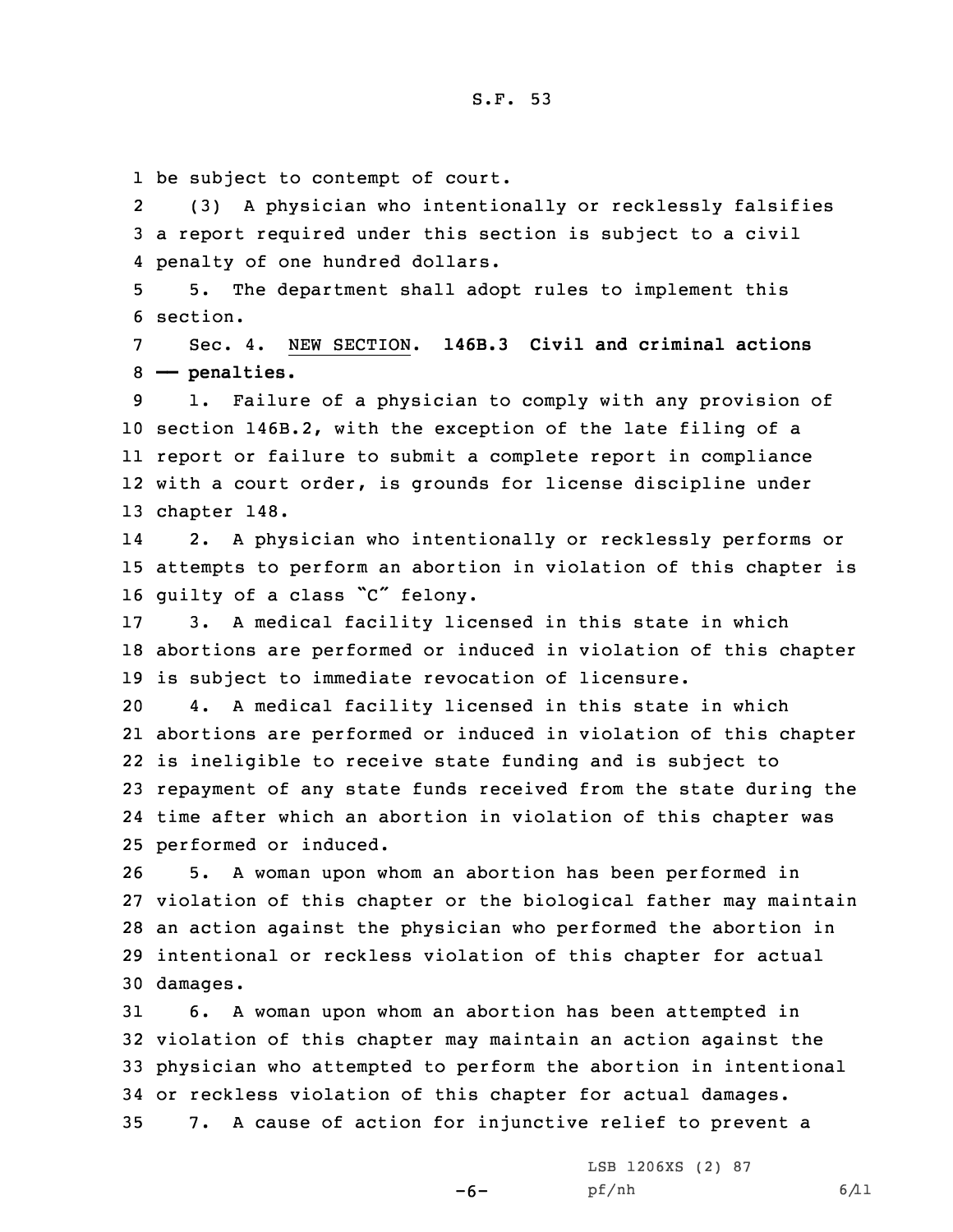physician from performing abortions may be maintained against <sup>a</sup> physician who has intentionally violated this chapter by the woman upon whom the abortion was performed or attempted to be performed, by the spouse of the woman, by <sup>a</sup> parent or guardian of the woman if the woman is less than eighteen years of age or unmarried at the time the abortion was performed or attempted to be performed, by <sup>a</sup> current or former licensed health care provider of the woman, by <sup>a</sup> county attorney with appropriate jurisdiction, or by the attorney general.

10 8. <sup>A</sup> woman upon whom an abortion was performed or was 11 attempted to be performed shall not be subject to prosecution 12 for <sup>a</sup> violation of this chapter.

13 9. If the plaintiff prevails in an action brought under 14 this section, the plaintiff shall be entitled to an award for 15 reasonable attorney fees.

 10. If the defendant prevails in an action brought under this section and the court finds that the plaintiff's suit was frivolous and brought in bad faith, the defendant shall be entitled to an award for reasonable attorney fees.

20 11. Damages and attorney fees shall not be assessed against 21 the woman upon whom an abortion was performed or attempted to 22 be performed except as provided in subsection 10.

 12. In <sup>a</sup> civil or criminal proceeding or action brought under this chapter, the court shall rule whether the anonymity of any woman upon whom an abortion has been performed or attempted shall be preserved from public disclosure if the woman does not provide consent to such disclosure. The court, upon motion or on its own motion, shall make such <sup>a</sup> ruling and, upon determining that the woman's anonymity should be preserved, shall issue orders to the parties, witnesses, and counsel and shall direct the sealing of the record and exclusion of individuals from courtrooms or hearing rooms to the extent necessary to safeguard the woman's identity from public disclosure. Each such order shall be accompanied by specific written findings explaining why the anonymity of the

 $-7-$ 

LSB 1206XS (2) 87 pf/nh 7/11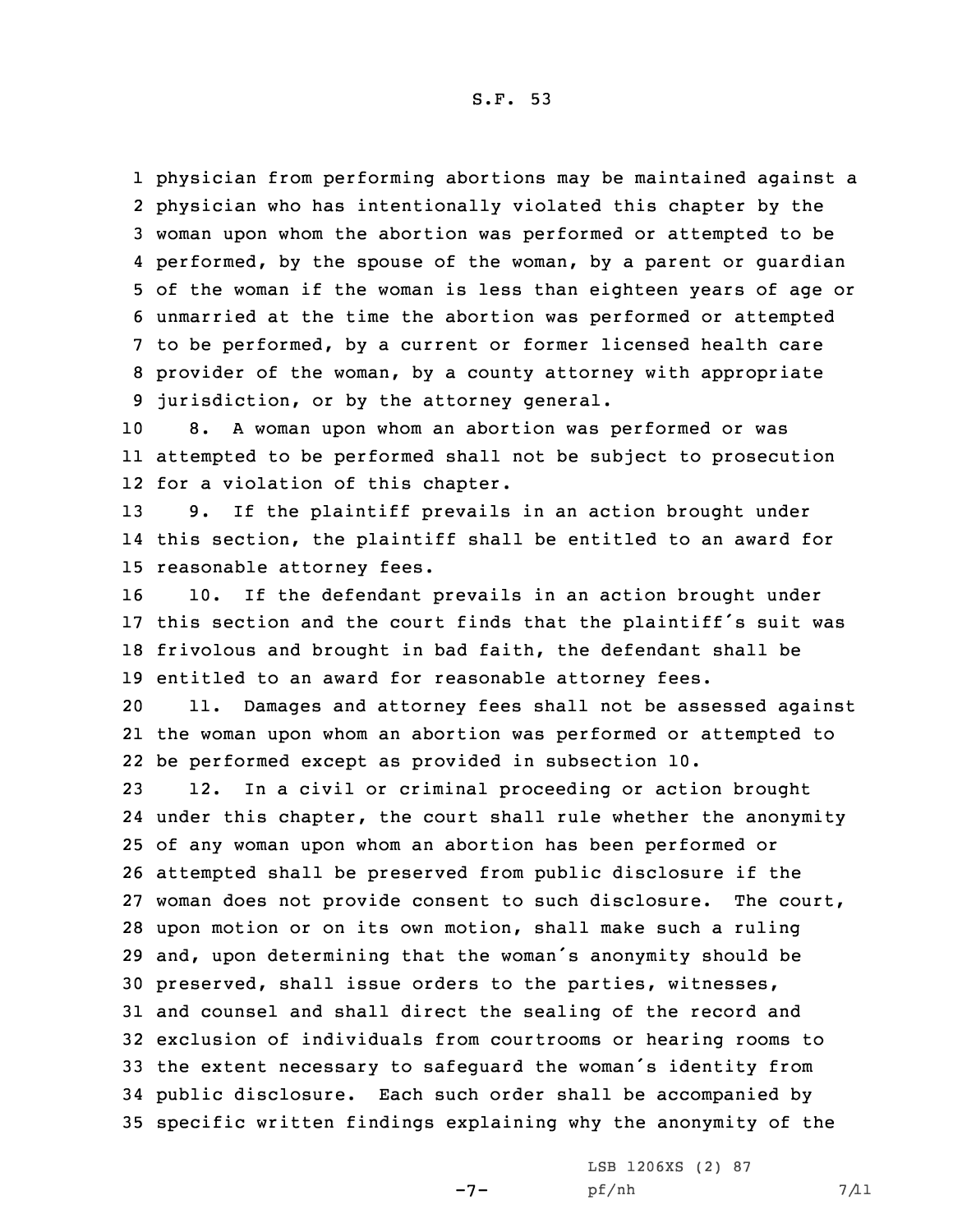woman should be preserved from public disclosure, why the order is essential to that end, how the order is narrowly tailored to serve that interest, and why no reasonable less restrictive alternative exists. In the absence of written consent of the woman upon whom an abortion has been performed or attempted, anyone, other than <sup>a</sup> public official, who brings an action under this section shall do so under <sup>a</sup> pseudonym. This subsection shall not be construed to conceal the identity of the plaintiff or of witnesses from the defendant or from attorneys for the defendant.

11Sec. 5. NEW SECTION. **146B.4 Construction.**

12 1. Nothing in this chapter shall be construed as creating or 13 recognizing <sup>a</sup> right to an abortion.

14 2. Nothing in this chapter shall be construed as determining <sup>15</sup> life to begin at twenty weeks' gestation. Instead, it is 16 recognized that life begins at conception.

17 Sec. 6. NEW SECTION. **146B.5 Severability clause.**

 If any provision of this chapter or its application to any person or circumstance is held invalid, the invalidity does not affect other provisions or application of this chapter which can be given effect without the invalid provision or application, and to this end the provisions of this chapter are severable.

24 Sec. 7. EFFECTIVE UPON ENACTMENT. This Act, being deemed of 25 immediate importance, takes effect upon enactment.

26 EXPLANATION

27 **The inclusion of this explanation does not constitute agreement with** <sup>28</sup> **the explanation's substance by the members of the general assembly.**

29 This bill relates to abortions. The bill provides findings 30 of the general assembly and definitions.

 The bill provides that, except in the case of <sup>a</sup> medical emergency, an abortion shall not be performed or induced or be attempted to be performed or induced unless the physician performing or inducing the abortion has first made <sup>a</sup> determination of the probable postfertilization age of the

 $-8-$ 

LSB 1206XS (2) 87  $pf/nh$  8/11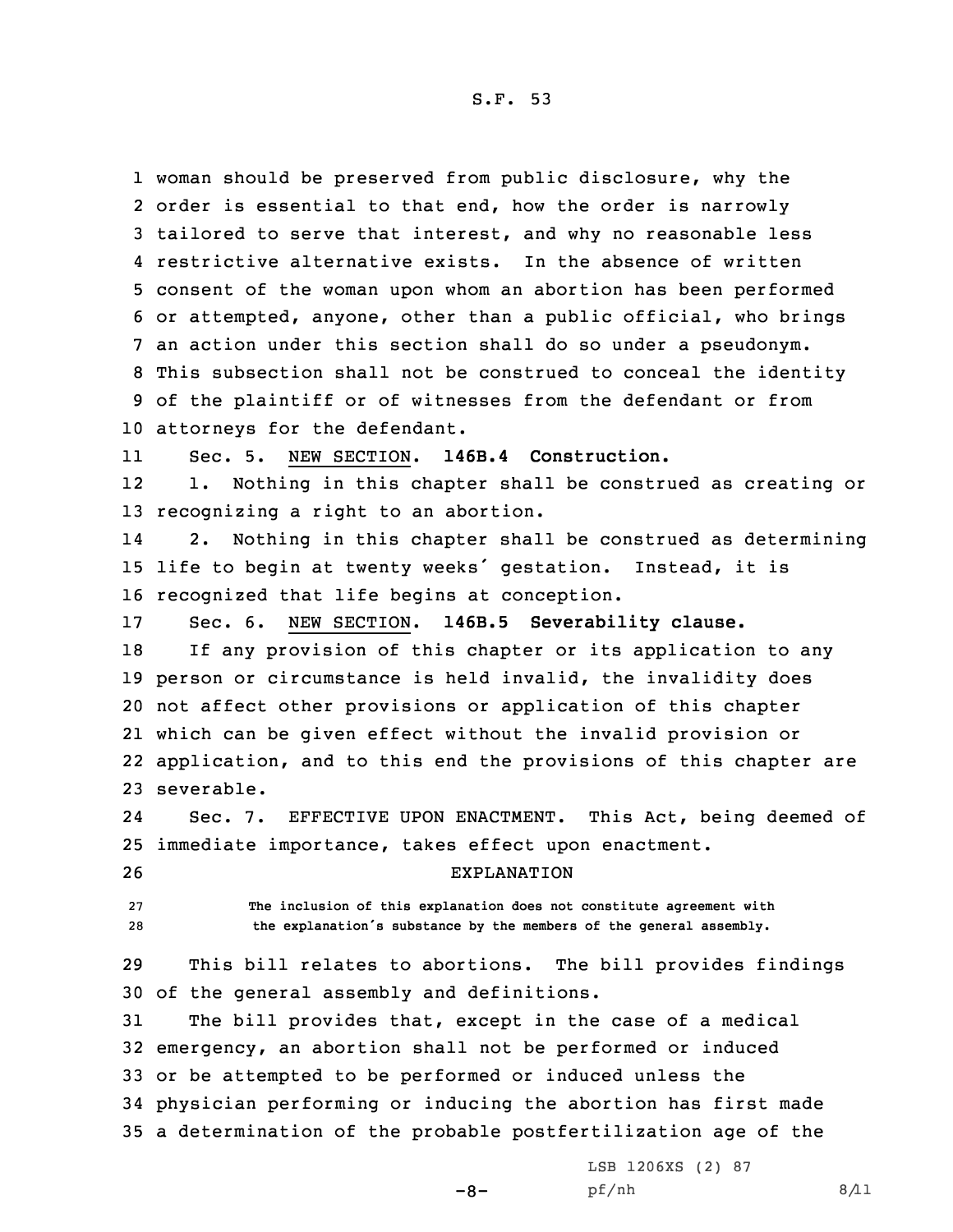human pregnancy. Additionally, the bill prohibits <sup>a</sup> physician from performing or inducing or attempting to perform or induce an abortion upon <sup>a</sup> pregnant woman when it has been determined, that the probable postfertilization age is 20 or more weeks unless, in the physician's reasonable medical judgment, either the pregnant woman has <sup>a</sup> condition which the physician deems <sup>a</sup> medical emergency or it is necessary to preserve the life of the unborn child. If an abortion is performed or induced when the probable postfertilization age is 20 or more weeks, the physician is required to terminate the pregnancy in <sup>a</sup> manner which, in the physician's reasonable medical judgment, provides the best opportunity for the unborn child to survive unless such termination would pose <sup>a</sup> greater risk either of the death of the pregnant woman or of the substantial and irreversible physical impairment of <sup>a</sup> major bodily function of the woman than would another available method.

 The bill also requires certain reports to be filed by <sup>a</sup> physician who performs or induces or attempts to perform or induce an abortion with the department of public health, on <sup>a</sup> schedule and in accordance with forms and rules adopted by the department. The department is required to compile the information collected annually and issue <sup>a</sup> public report, ensuring that none of the information included in the public reports could reasonably lead to the identification of any pregnant woman upon whom an abortion was performed. The bill provides monetary penalties for <sup>a</sup> physician who fails to submit <sup>a</sup> report in <sup>a</sup> timely manner, submits an incomplete report, or intentionally or recklessly falsifies <sup>a</sup> required report.

 The bill provides for civil and criminal actions and penalties relating to violations of the bill. Failure of <sup>a</sup> physician to comply with any provision, with the exception of the late filing of <sup>a</sup> report or failure to submit <sup>a</sup> complete report in compliance with <sup>a</sup> court order, is grounds for license discipline. <sup>A</sup> physician who intentionally or recklessly performs or attempts to perform an abortion in violation of the

 $-9-$ 

LSB 1206XS (2) 87 pf/nh 9/11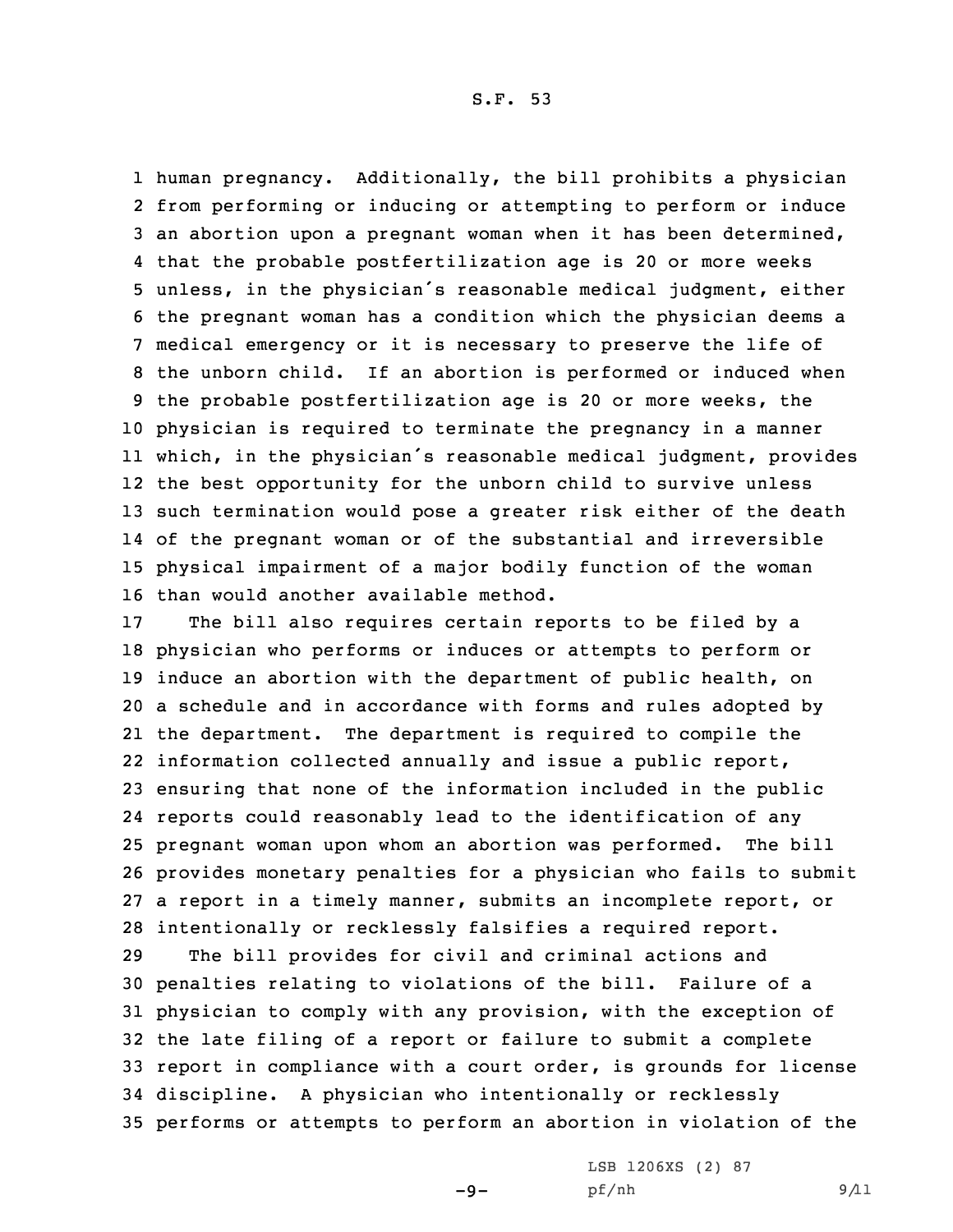bill is guilty of <sup>a</sup> class "C" felony, which is punishable by confinement for no more than 10 years and <sup>a</sup> fine of at least \$1,000 but not more than \$10,000. The bill also provides that <sup>a</sup> medical facility licensed in the state in which abortions are performed or induced in violation of the bill is subject to immediate revocation of licensure. Additionally, <sup>a</sup> medical facility licensed in this state in which abortions are performed or induced in violation of the bill is ineligible to receive state funding and is subject to repayment of any state funds received from the state during the time after which an abortion in violation of the bill was performed or induced. However, the woman upon whom the abortion was performed or was attempted to be performed is not subject to prosecution for <sup>a</sup> violation of the bill. The bill provides for the maintaining of actions by certain people based on alleged violations of the bill. <sup>A</sup> woman upon whom an abortion has been performed in violation of the bill or the biological father may maintain an action against the physician who performed the abortion in intentional or reckless violation of the bill for actual damages. <sup>A</sup> woman upon whom an abortion has been attempted in violation of the bill may maintain an action against the physician who attempted to perform the abortion in intentional or reckless violation of the bill for actual damages. Additionally, <sup>a</sup> cause of action for injunctive relief to prevent <sup>a</sup> physician from performing abortions may be maintained against <sup>a</sup> physician who has intentionally violated the bill by the woman upon whom the abortion was performed or attempted to be performed, by the spouse of the woman, by <sup>a</sup> parent or guardian of the woman if the woman is less than 18 years of age or unmarried at the time the abortion was performed or attempted to be performed, by <sup>a</sup> current or former licensed health care provider of the woman, by <sup>a</sup> county attorney with appropriate jurisdiction, or by the attorney general. The bill provides <sup>a</sup> process for preserving the anonymity of

35 the woman upon whom an abortion has been performed or attempted

 $-10-$ 

LSB 1206XS (2) 87 pf/nh 10/11